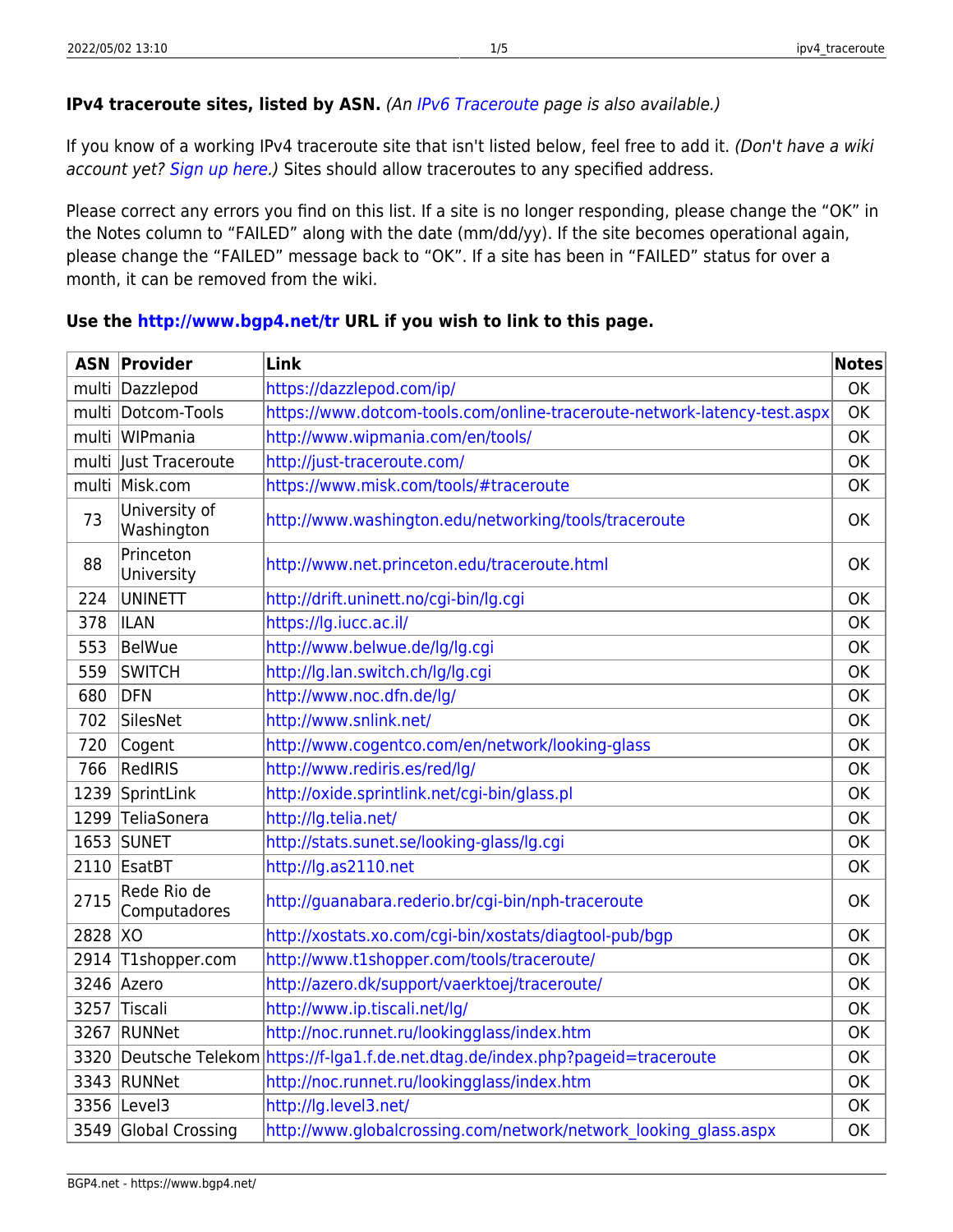| <b>ASN</b> | Provider                       | Link                                                   | <b>Notes</b> |
|------------|--------------------------------|--------------------------------------------------------|--------------|
| 3671       | Stanford                       | http://www.slac.stanford.edu/cgi-bin/nph-traceroute.pl | <b>OK</b>    |
| 4691       |                                | TRACEROUTE6.net http://www.traceroute6.net             | <b>OK</b>    |
| 4695       | tumori.nu                      | http://www.tumori.nu/IPv6/traceroute.html              | <b>OK</b>    |
| 4802       | liiNet                         | http://looking-glass.iinet.net.au/lg/                  | OK           |
| 5056       | netINS                         | http://rr.netins.net/lg/lg.cgi                         | OK           |
| 5400       | <b>BT</b> - British<br>Telecom | http://lg.bt.net/                                      | OK           |
|            | 5539 SpaceNet                  | http://www.space.net/traceroute                        | OK           |
| 5617       | <b>TPNET</b>                   | http://lg.tpnet.pl/                                    | OK           |
| 6062       | NetPlex                        | http://www.ntplx.net/traceroute/                       | <b>OK</b>    |
| 6083       | Truteg Wireless                | http://services.truteq.com/                            | <b>OK</b>    |
| 6315       | <b>XMission</b>                | http://stats.xmission.com/lg                           | OK           |
| 6373       | Opus One                       | http://www.opus1.com/www/looking.html                  | OK           |
| 6373       | Opus One                       | http://www.opus1.com/www/traceroute.html               | OK           |
| 6453       | Teleglobe                      | http://lg.teleglobe.net/                               | OK           |
| 6461 Zayo  |                                | http://lg.zayo.com/                                    | <b>OK</b>    |
|            | 6653 foreThought               | http://noc.forethought.net/debug/netcheck.html         | <b>OK</b>    |
| 6667       | EUnet                          | http://www.eunetip.net/look.shtml                      | OK           |
| 6714       | <b>GTS</b>                     | http://cgi.ipartners.pl/cgi-bin/traceroute.cgi         | OK           |
|            | 6730 Sunrise                   | http://debby.sunrise.ch/lg/lg.cgi.html                 | <b>OK</b>    |
| 6939       | Hurricane Electric             | http://lg.he.net/                                      | <b>OK</b>    |
|            | <b>7664 HARE NET</b>           | http://www.harenet.ad.jp/hareonly/trace.htm            | OK           |
| 8001       | Net Access                     | http://eng.nac.net/lookingglass/lg.html                | OK           |
| 8015       | <b>VISI</b>                    | http://noc.visi.com/lg                                 | OK           |
| 8218       | Zayo France                    | http://lg.as8218.eu                                    | OK           |
|            | 8262 Lirex Net                 | http://lg.evolink.net/                                 | OK           |
|            | 8285 EUnet LV                  | http://www.eunet.lv/cinfo/connect/index.phtml          | OK           |
|            | 8327   Deckpoint               | http://traceroute.deckpoint.ch/                        | OK           |
|            | 8331   RiNet                   | http://lg.rinet.ru/                                    | OK           |
| 8422       | NetCologne                     | http://plg.netcologne.de/lg/                           | OK           |
| 8449 ElCat |                                | http://www.elcat.kg/cgi-bin/trace                      | OK           |
| 8515       | DataForce                      | http://lg.df.ru/                                       | OK           |
|            | 8560 mons new media            | http://traceroute.mons-new-media.de/                   | OK           |
| 8567 ETSI  |                                | http://portal.etsi.org/webstats/traceroute.asp         | OK           |
|            | 8611 F.O.S.S. A.U.E.B.         | http://foss.aueb.gr/network tools                      | OK           |
|            | 8642 Wiberg                    | http://www.wiberg.nu/iptools.php                       | OK           |
|            | 8816 BILINK                    | http://www.bilink.net/cgi-bin/trace.cgi                | <b>OK</b>    |
| 8839 SdV   |                                | http://traceroute.sdv.fr/                              | OK           |
|            | 9044 SolNet                    | http://stats.solnet.ch/looking-glass/lg.html           | OK           |
|            | 9370 Sakura Internet           | http://as9370.bgp4.jp/                                 | OK           |
| 9371       | Sakura Internet                | http://as9371.bgp4.jp/                                 | OK           |
| 9443       | Primus Telecom<br>Australia    | http://looking-glass.iprimus.net.au/lg                 | 0K           |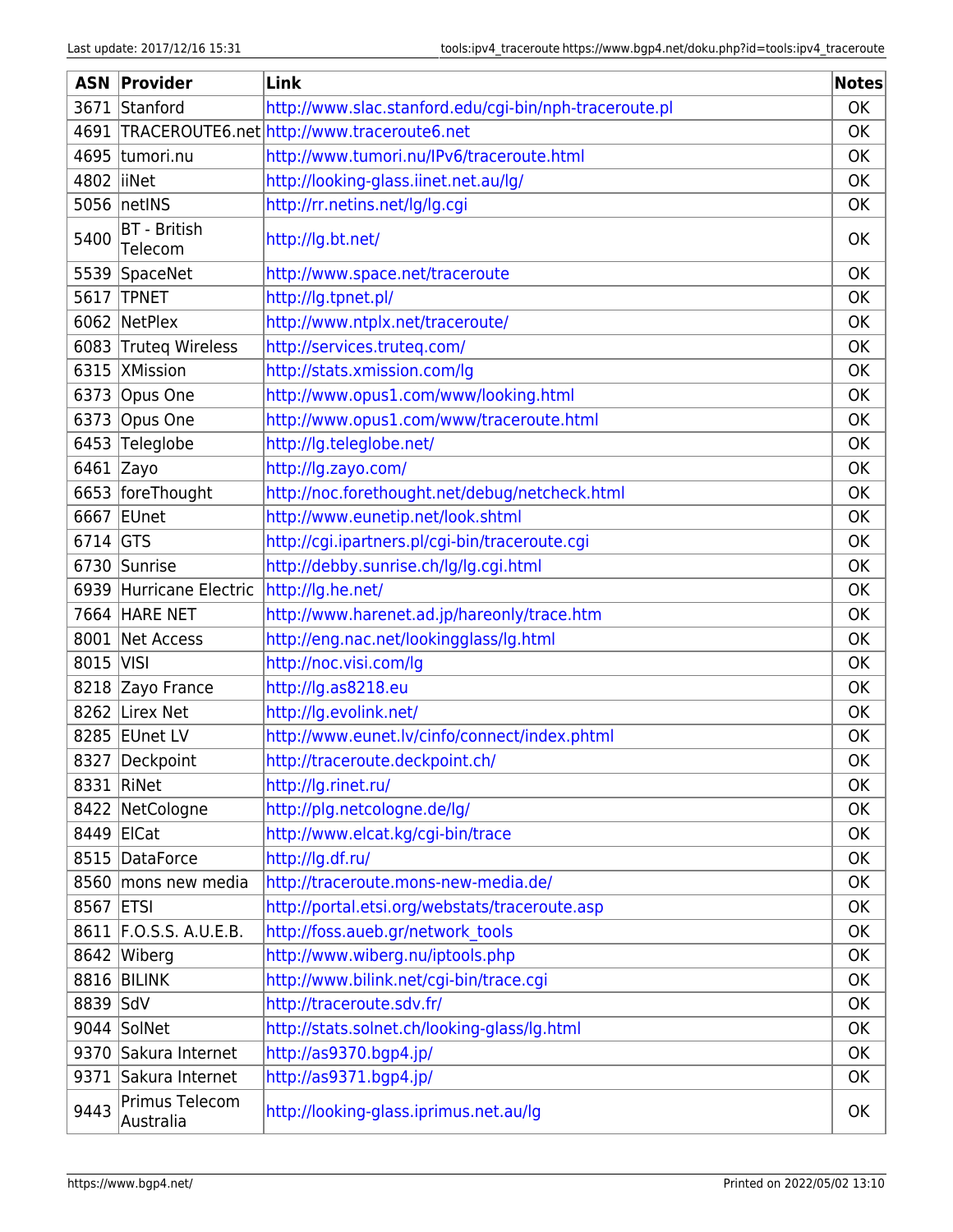| <b>ASN</b>   | Provider                           | Link                                                    | <b>Notes</b> |
|--------------|------------------------------------|---------------------------------------------------------|--------------|
| 9607         | <b>BroadBand Tower</b><br>- Japan  | http://lg01.colo01.bbtower.ad.jp/                       | OK           |
| 9722         | <b>PIPE Networks</b><br>(QLD)      | http://www.pipenetworks.com/lg/                         | OK           |
| 9894         | <b>PIPE Networks</b><br>(ACT)      | http://www.pipenetworks.com/lg/                         | <b>OK</b>    |
| 9925         | Powerbase                          | http://www.custfm.pbase.net/traceroute/traceroute.htm   | OK           |
| 9942         | w3dt.net Web<br>Tools              | http://w3dt.net/tools/traceroute/                       | OK           |
|              | 10145 Hafey.Org                    | http://www.hafey.org/cgi-bin/bgplg?cmd=traceroute       | OK           |
|              | 10259 Blue Moon Online             | http://www.bluemoon.net/trace.html                      | OK           |
| 11388        | Davespeed<br>Webdesign             | http://davespeed.com/cgi-bin/traceroute.cgi             | OK           |
| 12374 LF.net |                                    | http://www.lf.net/cgi-bin/trace                         | <b>OK</b>    |
|              | $ 12779 $ IT Gate                  | http://www.ncc.itgate.net/cgi-bin/nph-traceroute        | OK           |
|              | 12824 Home.pl                      | http://home.pl/test                                     | <b>OK</b>    |
| 12859        | <b>Business Internet</b><br>Trends | http://noc.bit.nl/traceroute/                           | <b>OK</b>    |
|              | 12897 HEAG MediaNet                | http://lg.heagmedianet.de/                              | OK           |
|              | 12931 SpeedKom                     | http://cadiweb.speedkom.net/lookingglass.php            | <b>OK</b>    |
|              | 13030 Init Seven AG                | http://www.init7.net/support/traceroute.php             | OK           |
|              | 13194 Bite GSM                     | http://www.tinklomatas.lt/LookingGlass/                 | <b>OK</b>    |
|              | 13273 France Teaser                | http://looking-glass.teaser.fr/                         | OK           |
|              | 13911 Tera-Byte                    | http://www.tera-byte.com/cgi-bin/nph-trace              | OK           |
| 15474 RHnet  |                                    | http://www.rhnet.is/cgi-bin/rh-traceroute               | <b>OK</b>    |
| 15685        | Network Server<br>Monitor          | http://www.nsmon.com/en/traceroute                      | OK           |
| 15772 WNet   |                                    | http://support.wnet.ua/lg.php                           | OK           |
|              | 15968 Netpilot                     | http://noc.netpilot.net/cgi-bin/lg/lg.pl                | OK           |
| 16215        | Genotec Internet<br>Consulting AG  | http://lg.as16215.net/                                  | OK           |
|              | 16229 ThunderWorx                  | http://noc.thunderworx.net/cgi-bin/public/traceroute.pl | <b>OK</b>    |
|              | 16265 Lease Web                    | http://leasewebnoc.com/en/lookingglass                  | OK           |
|              | 17557 Nexlinx                      | http://lg.nexlinx.net.pk/                               | OK           |
| 17709 APOL   |                                    | http://sla.ebix.net.tw/lg/cgi-bin/traceroute.pl         | 0K           |
| 17999        | <b>PIPE Networks</b><br>(SA)       | http://www.pipenetworks.com/lg/                         | <b>OK</b>    |
| 18398        | <b>PIPE Networks</b><br>(NSW)      | http://www.pipenetworks.com/lg/                         | <b>OK</b>    |
|              | $ 21032 $ graupe.de                | http://www.graupe.de/cgi-bin/traceroute.pl              | <b>OK</b>    |
|              | 21131 Sacura Telecom               | http://noc.cv.ua/glass.html                             | OK           |
| 21230 Mnet   |                                    | http://lg.mnet.bg/                                      | OK           |
|              | 21385 Trusted Network              | http://www.tnib.de/cgi-bin/traceroute.pl                | <b>OK</b>    |
|              | 21698 InterServer.net              | http://interserver.net/traceroute.php                   | OK           |
|              | 22548 Registro.br                  | http://registro.br/cgi-bin/nicbr/trt                    | OK           |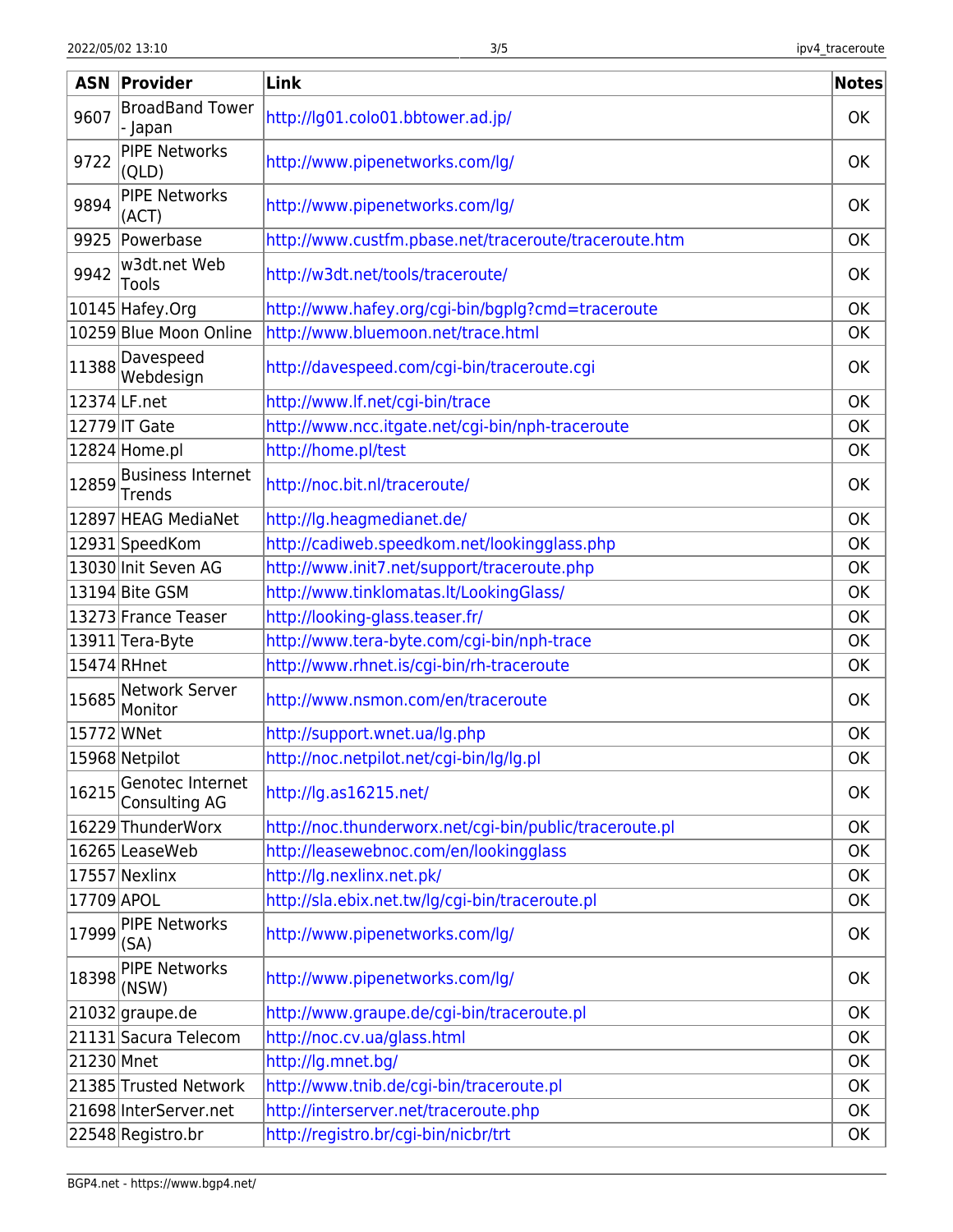| <b>ASN</b> | Provider                                       | Link                                             | <b>Notes</b> |
|------------|------------------------------------------------|--------------------------------------------------|--------------|
|            | $23504$ fifi.org                               | http://www.fifi.org/services/traceroute          | <b>OK</b>    |
| 23741      | <b>PIPE Networks</b><br>(TAS)                  | http://www.pipenetworks.com/lg/                  | <b>OK</b>    |
| 23745      | <b>PIPE Networks</b><br>(VIC)                  | http://www.pipenetworks.com/lg/                  | OK           |
|            | 24611 FMC Consulting                           | http://traceroute.fmc.lu/                        | OK           |
|            | 24940   IPduh.com                              | http://ipduh.com/ip/traceroute/                  | OK           |
|            | 24940 kloth.net                                | http://www.kloth.net/services/traceroute.php     | OK           |
| 24956      | Gaertner<br>Datensysteme                       | http://noc.gaertner.de/cgi-bin/looking-glass.cgi | <b>OK</b>    |
|            | 25409 AlsysNet                                 | http://lg.alsysdata.net                          | OK           |
|            | 25795 ARPNetworks                              | http://4or6.com/                                 | OK           |
|            | 27722 Santa Cruz BBS                           | http://www.scbbs.net/net.htm                     | OK           |
| 28681      | Khmelnitsk<br>Infocom                          | http://noc.ic.km.ua/cgi-bin/lg.cgi               | OK           |
|            | 28929 ASDASD srl (Italy)                       | http://as28929.net/lg/                           | OK           |
| 29066      | velia.net<br>Internetdienste                   | http://tools.velia.net/traceroute.php            | <b>OK</b>    |
| 29158 ip69 |                                                | http://www.traceroutegateway.de/                 | OK           |
|            | 29305 OF.PL Poland                             | http://www.predkosci.pl/traceroute               | OK           |
|            | 29686 Probe Networks                           | http://probe-networks.de/lg/                     | <b>OK</b>    |
|            | 30315 Network Tools                            | http://network-tools.com/                        | OK           |
|            | 30962 comtrance                                | http://lg.comtrance.net/                         | OK           |
|            | 31394 nemox.net                                | http://nemox.net/traceroute                      | OK           |
|            | 31555 Hosting France                           | http://lg.hostingfrance.com/                     | <b>OK</b>    |
|            | 31976 Red Hat                                  | http://vger.kernel.org/traceroute.html           | <b>OK</b>    |
|            | 33141 spfld.com                                | http://www.spfld.com/traceroute.html             | OK           |
|            | $33843$ interscholz<br>33843 Internet Services | http://noc.interscholz.net/net2/                 | OK           |
| 33843      | interscholz<br><b>Internet Services</b>        | http://noc.interscholz.net/lg/                   | OK           |
| 34043      | Romania Internet<br><b>Security Systems</b>    | http://lg.riss.ro/                               | OK           |
|            | 40191 ZEROFAIL                                 | http://lg.yul.zerofail.net                       | OK           |
|            | 41095 IPTP Networks                            | http://www.iptp.net/lg.php                       | OK           |
| 50300      | Custodian Data<br>Centre                       | http://lg.custdc.net/                            | <b>OK</b>    |
|            | 62563 GTHost                                   | https://gthost.com/looking-glass/                | OK           |

Now that you've finished looking at this page, you may find [the rest of the wiki](https://www.bgp4.net/doku.php?id=start) interesting.